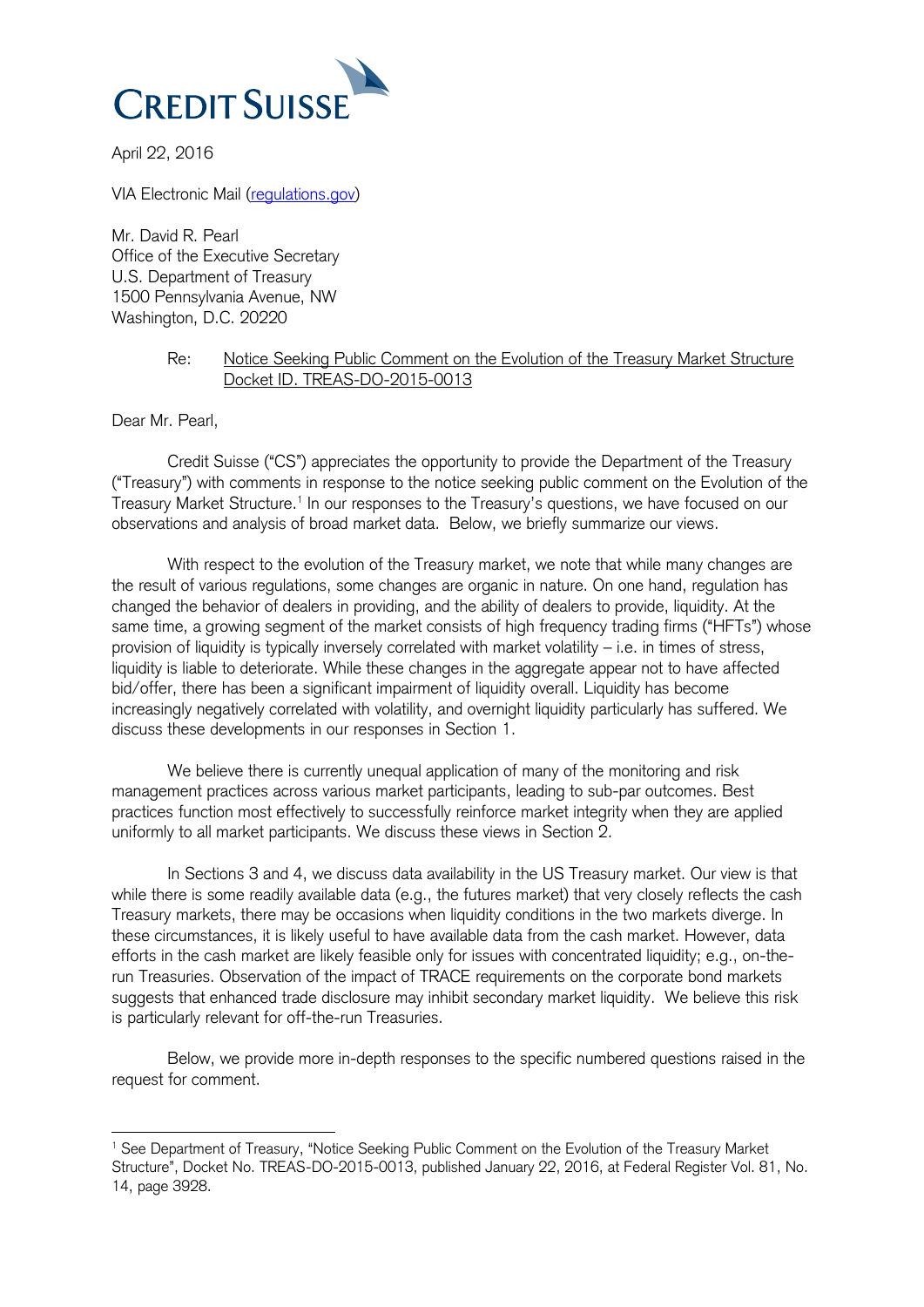For more information or questions please contact Joseph Seidel at 202-626-3302 or Jessica Mandel at 202-626-3304.

Sincerely,

Have O'Cinn

**Shane O'Cuinn** Managing Director CREDIT SUISSE/Global Markets 11 Madison Avenue | New York, New York 10010 | United States Phone +1 212-538-2207 *[shane.o'cuinn@credit](http://shane.o)-suisse.com | [www.credit-suisse.com](http://www.credit-suisse.com/)*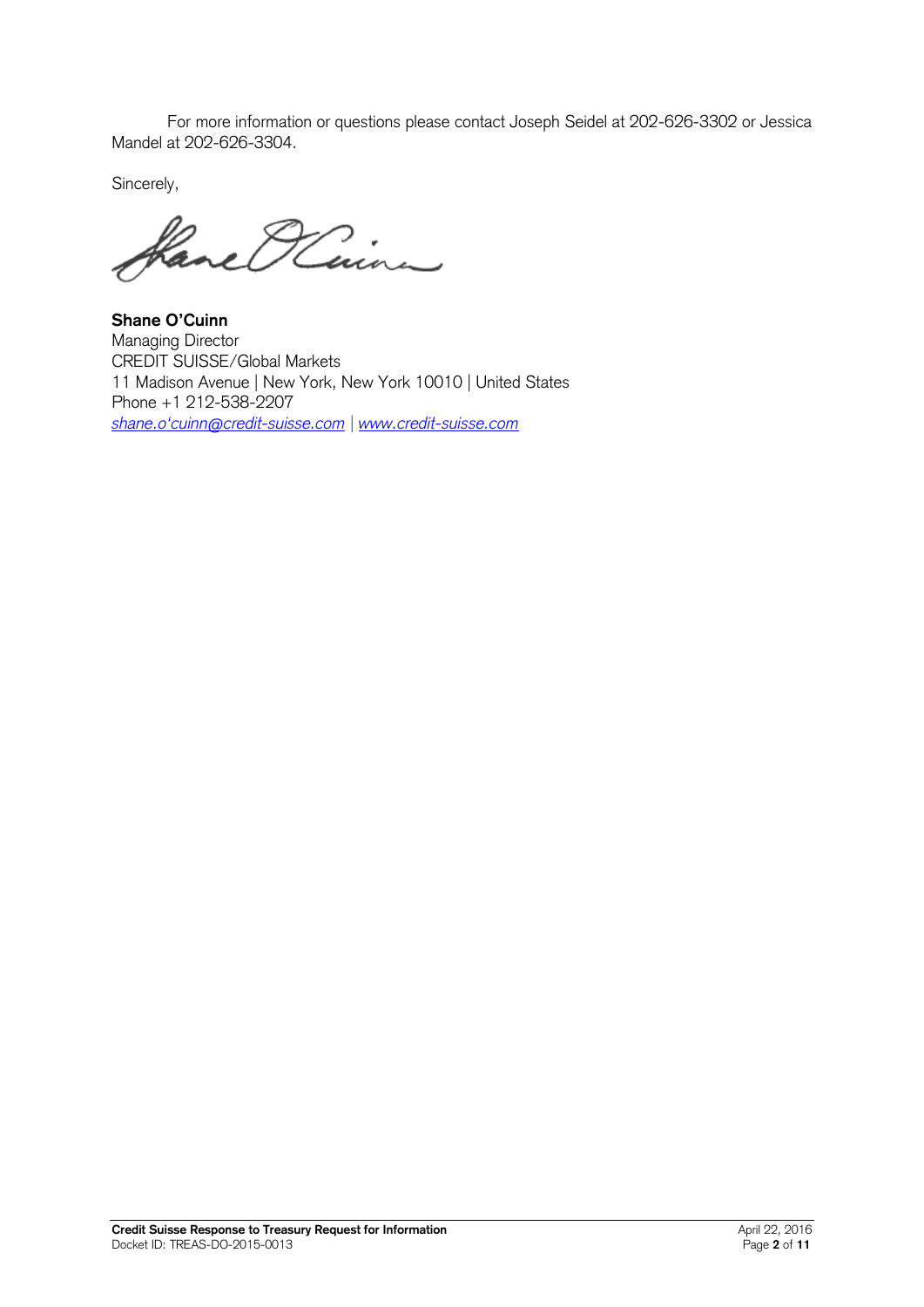#### **Section One: Further Study of the Evolution of the U.S Treasury Market and the Implications for Market Structure and Liquidity**

1.1 The Treasury market and nature of liquidity therein has changed structurally as traditional liquidity providers face regulatory pressures and new sources of liquidity enter the market. Banks' fixed income trading assets have declined as a result of regulatory requirements that create pressure to trim balance sheets.



Source: Credit Suisse, Company Reports

These traditional sources of liquidity have a reduced capacity to warehouse risk, and therefore banks have to become more dynamic in their provision of liquidity. This has, in turn, led not only to a definitive, structural reduction in market depth but also increased sensitivity of liquidity provision to price volatility. New sources of liquidity, such as HFTs, are a potentially unstable and unpredictable source of liquidity in times of volatility.

Demand for liquidity has also adjusted to these thinner markets accordingly, with average trade sizes declining as liquidity takers seek to minimize the impact that their activity has on prices. Furthermore, this change in market behavior has the net effect of concentrating liquidity into the onthe-run Treasuries, which is the most liquid part of the Treasury market. On-the-run nominal Treasuries account for about 2% of Treasuries outstanding (ex-Federal Reserve holdings) but now make up more than half the volume traded. Furthermore, volumes of less balance-sheet-intensive substitute products, such as swaps, have increased relative to Treasuries as they do not require the same degree of access to increasingly scarce and expensive balance sheet. More stringent capital requirements – notably the leverage ratio framework from the perspective of the Treasury market – have been behind this increased scarcity and associated cost.





Jul-12 Jan-13 Jul-13 Jan-14 Jul-14 Jan-15 Jul-15 Jan-16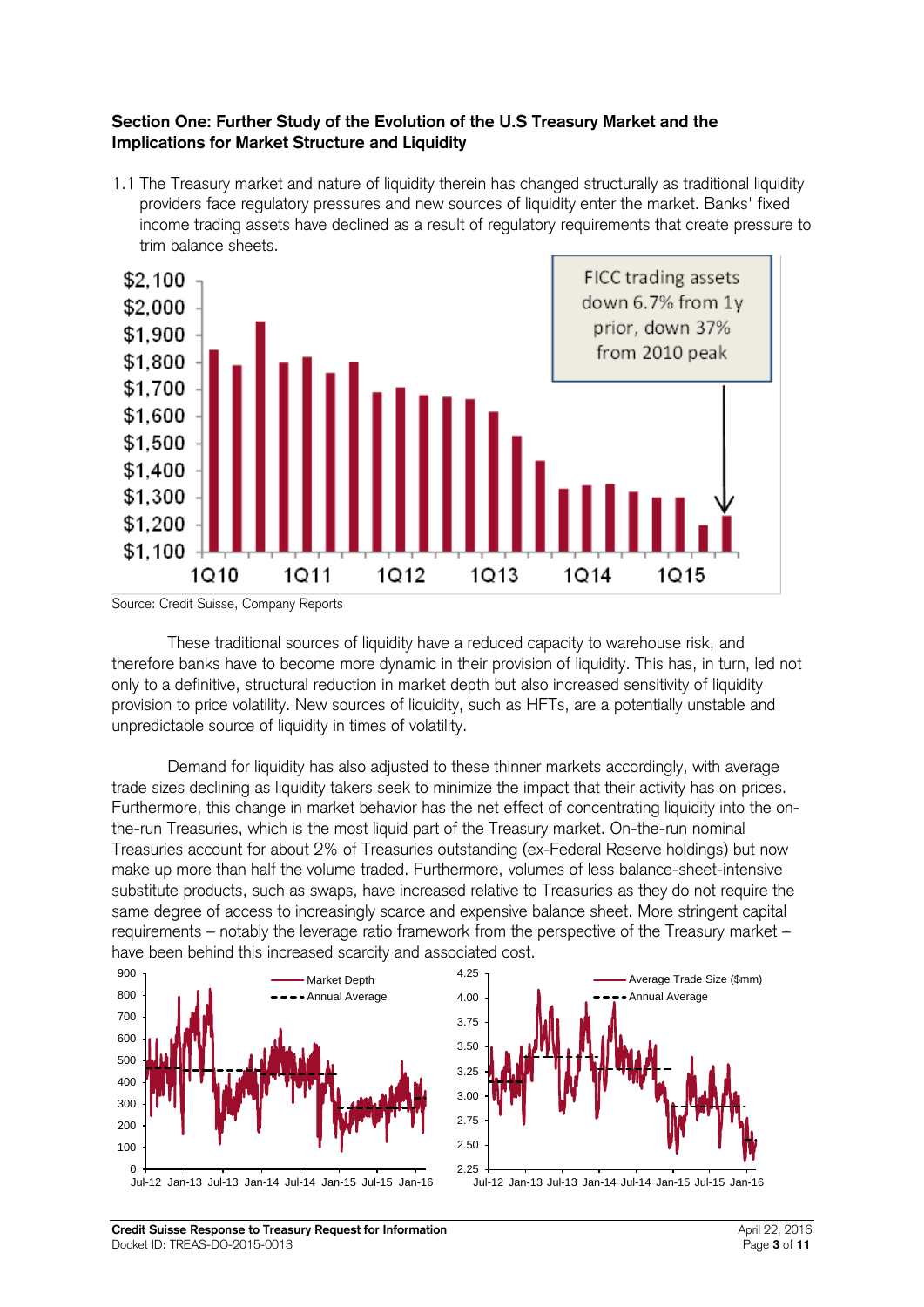#### Source: Credit Suisse, Broker Tec

- a. Liquidity is the ability to transact "normal" sizes in an orderly fashion without causing a measurable impact on prices. A key determinant of liquidity provision is, therefore, the ability to warehouse risk and maintain inventory.
- b. If the order stack of a limit order book is seen as the "supply" of liquidity, the single best measure is market depth. Market depth can be defined as the average (or sum) of sizes at a certain number of top levels in the order stack on the bid and offer side. However, market depth will not measure demand for liquidity, and observed liquidity conditions depend on both supply and demand. A price impact coefficient, defined as the change in price per unit of net order flow – which can be measured by using an intraday regression on high frequency data – captures both the supply and demand angles. The price impact coefficient usually tracks market depth fairly closely. Therefore, a price impact coefficient should be included with market depth to measure liquidity.
- c. See answer above in 1.1.b. Our preferred metrics are market depth and price impact coefficients. Another metric that could be used is average trade size, or number of trades per unit of volume. Average trade size provides a sense of how trades may have to be broken up to reduce price impact.

We do not favor other commonly used measures such as volumes and bid/ask spreads. Volume is, at best, an indicator of demand for liquidity, but it fails to indicate the availability of liquidity in the market. Net order flow is a better metric in this regard. Bid/ask spreads are just one mechanism that liquidity providers can use to adjust to uncertainty/flow imbalances. Critically, we see the more dynamic adjustments happening in bid/offer sizes at the top levels of the order stack, meaning prices can adjust quite rapidly with tight bid/ask spreads if depth is low, as an increase in volume rapidly overwhelms the effective "supply" of liquidity, resulting in prices moving to the next level of the order stack.

- d. A stable or highly mean-reverting price impact coefficient would be an indication of resilience in liquidity. Another could be low size volatility at the inside bid/offer level. While October 15, 2014 provided an acute example of the potential fragility of liquidity, the Treasury market has seasonal vulnerabilities – notably around year-end – when market depth deteriorates and price moves appear more susceptible to order flow.
- e. In other markets, participants tend to use turnover and volumes, which measure activity and potential demand for liquidity, but fail to measure the supply of liquidity. We think use of either of these measures as proxies for liquidity and resilience of liquidity is inappropriate. The Treasury market has a relative wealth of microstructure data available, aided by the presence of highly liquid, readily identifiable benchmarks, absent elsewhere 0in other fixed income markets (such as corporate bond markets). The reliable presence of these observable benchmark points, a well-defined term structure, and the wide use of Treasuries as benchmark instruments for other parts of the fixed income market all facilitate more accurate measures of liquidity in the Treasury market.
- f. Order queue management has become more dynamic, both because of the increase in high frequency trading participation, and because of the reduction in dealers' capacity to warehouse risk, due largely to regulatory constraints. As a result, liquidity has become more ephemeral and negatively correlated with volatility. In the case of a large market move, there are potentially negative feedback loop effects.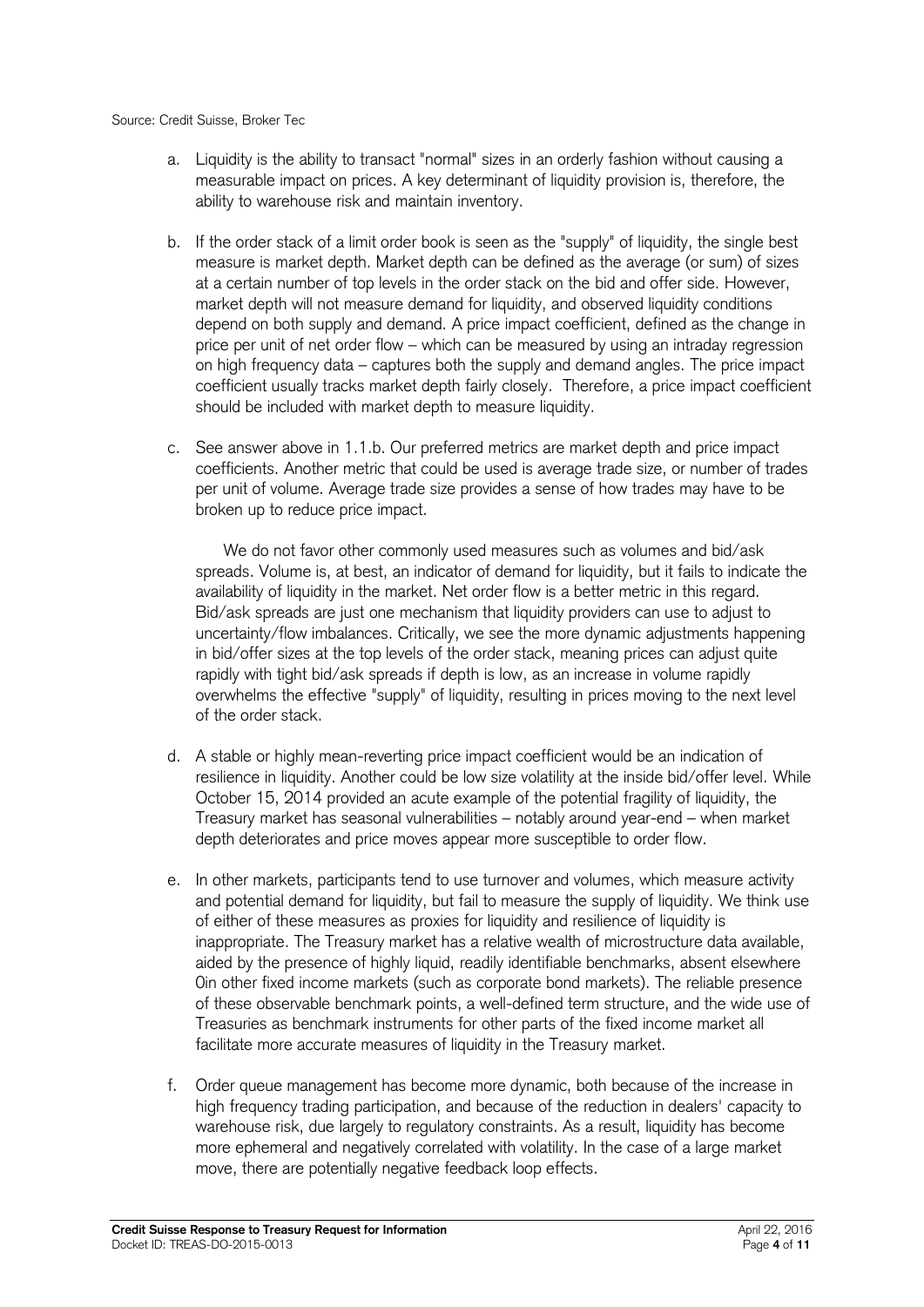- 1.1. There is more incentive for market participants to actively manage around liquidity considerations. For liquidity providers, this means adjusting the bid/offer sizes. For liquidity takers, this means greater motivation to keep positions in the most liquid instruments – resulting in the proactive rolling from the off-the-run into the on-the-run cash Treasury issues.
- 1.2. We refer to the discussion in section 1.1 above, specifically that market depth and the price impact of order flow shift during periods of heightened stress or volatility. Additionally, average trade size is often compressed in periods of stress, as liquidity takers need to break trades into smaller sizes to adjust to the diminished depth. To relate back to October 15, while overall volume surged and trading was generally continuous during the sharp intraday move, the number of trades going through the market rose even more substantially as average trade sizes shrank noticeably.
- 1.3. We anticipate that there will be a further shift towards increased HFT, meaning a larger proportion of liquidity providers will lack capacity to warehouse overnight risk. The potential benefit of a greater number of liquidity providers is that bid/ask spreads should stay tight. However, the nature of these new sources of liquidity is such that it will likely mean even greater negative correlation between liquidity and market volatility—that is, liquidity is likely to be least available when it is needed the most.
- 1.4. Overall, the standards to which Treasury market participants are held ought to be uniform. A simple step here would be requiring that all market participants comply with the best practices standards set forth by the Treasury Markets Practice Group (TMPG). Having only one portion of the market ascribing to this set of guidelines creates an uneven landscape in which some participants are not expected to uphold the set of best practices that have been laid out for the market.

Stable liquidity conditions require that at least some liquidity providers have capacity to act as a buffer and to warehouse risk on an overnight basis. Therefore, another way to beneficially adjust market structure in order to improve the stability and predictability of liquidity is to impose a minimum capital requirement for liquidity providers.

In the same vein, a more direct public sector role would be for Treasury – or some other entity – to become a more active "backstop" buyer. This could be done by implementing a buyback program for aged securities, and replacing these older, less active, and often dislocated issues with the most liquid on-the-run securities through larger auction sizes. This could allow liquidity providers to more confidently buffer and warehouse risk.

1.7. Funding markets remain highly reliant upon the availability of dealer balance sheet. With the growing scarcity of this resource, financing markets face ongoing pressure from both a price and quantity perspective, meaning the availability of both overnight and term repo from dealers has declined and is likely to continue shrinking. Additionally, GCF-triparty spread widening – driven by the increased cost associated with maintaining a larger balance sheet – should persist. The adjustment to this scarcity has not yet run its course, as regulations are still being implemented and different dealers are at different stages of adjusting. The end state and the implications thereof are not yet known. However, firms already have imposed higher required capital charges on, and cut balance sheet available to, their repo businesses, resulting in reduced ability and incentive to make markets in these low margin areas.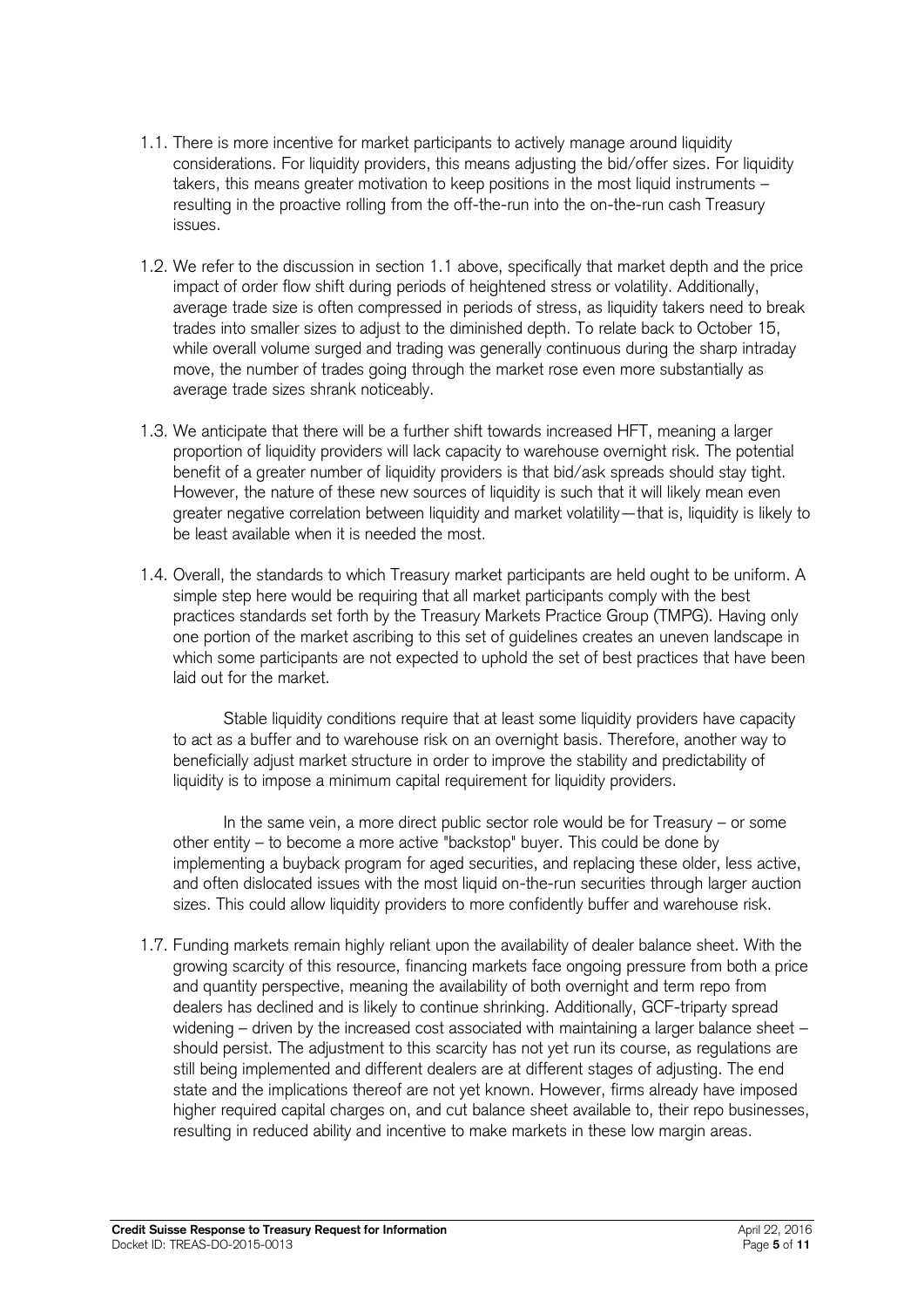Cleared repo is one potential area that could boost efficiency. For this to work, however, borrowing and lending must both be cleared otherwise the netting benefits to be gained from clearing could be minimal. If secured borrowing and lending take place at a clearinghouse, this would allow dealers to benefit from netting, meaning that financing activity would be less balance sheet intensive. Currently, cleared term funding is relatively limited, so this would have to be built up to fully develop a centrally cleared marketplace.



Source: Credit Suisse, Sifma

1.8. When internalization takes place, this allows risk transfer to take place without segments of the market having access to the flow. The largest implication of this happening on a substantial scale is that it will fragment liquidity.

## **Section Two: Continued Monitoring of Trading and Risk Management Practices Across the U.S. Treasury Market and a Review of the Current Regulatory Requirements Applicable to the Government Securities Market and Its Participants**

- 2.4. In our experience from a primary dealer perspective, all TMPG recommendations are employed by dealers, especially those practices that reference the repurchase market. In following these recommendations, firms promote liquidity in the brokers' markets and encourage timely delivery and settlement of cash transactions to prevent fails. When fails do occur, firms work with all relevant parties in order to ensure they are solved in a timely manner. In the event of chronic fails (which the firm defines as longer than 5 business days), a meeting is held between all relevant parties to address what is being done to clear them and prevent them going forward. Best practices function best and reinforce market integrity when they are applied uniformly to all market participants.
- 2.6. As mentioned in Section 1, the structure of the Treasury market has shifted markedly, as have the nature and sources of liquidity. Treasury itself has recognized this change by inviting representatives of some of these new liquidity providers to join the Treasury Borrowing Advisory Committee (TBAC). Notably, however, not all liquidity providers are subject to the same standards, scrutiny and oversight as primary dealers and banks. This means discrepancies in standard best practices across risk management, surveillance, code development, segregation of duties, and inconsistent market and operational controls. We firmly believe that every market participant has a responsibility to act in a manner that is conducive to the proper functioning of the market. This is particularly important in the Treasury market, which has a significant impact on borrowing costs for the US Government, and ultimately the cost to taxpayers. Accordingly, we believe that it would be in the best interests of all to set a level playing field to ensure that all liquidity providers, no matter which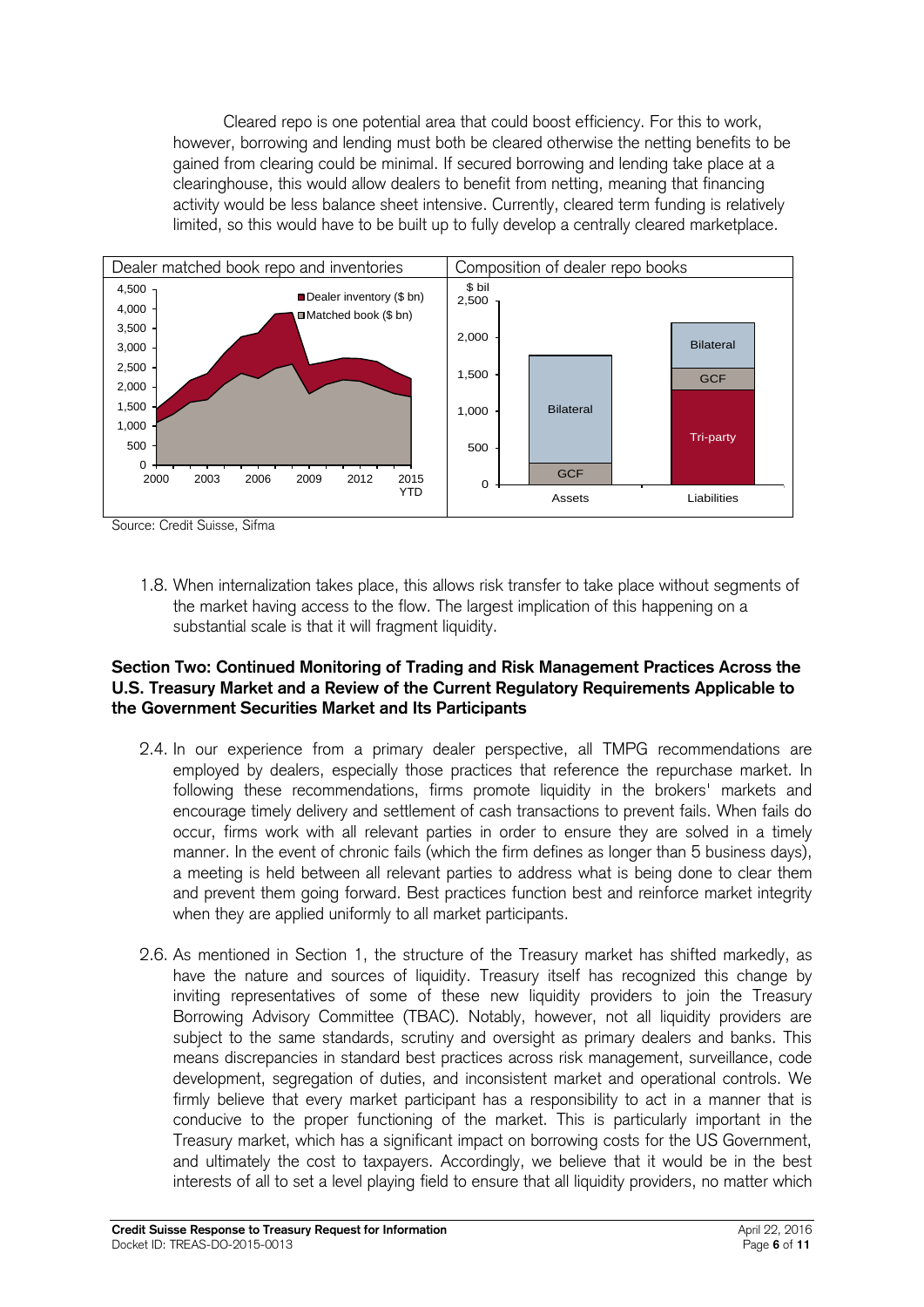form they may take, adhere to the same standards, codes of conduct and regulatory oversight.

2.7. We do not see any real benefit to the market from allowing the self-trading of cash securities. The majority of electronic trading platforms have safeguards in place to prevent this from occurring, and we feel such measures should be applied uniformly to all market participants. To this end, rules should be established that prohibit inappropriate self-trading.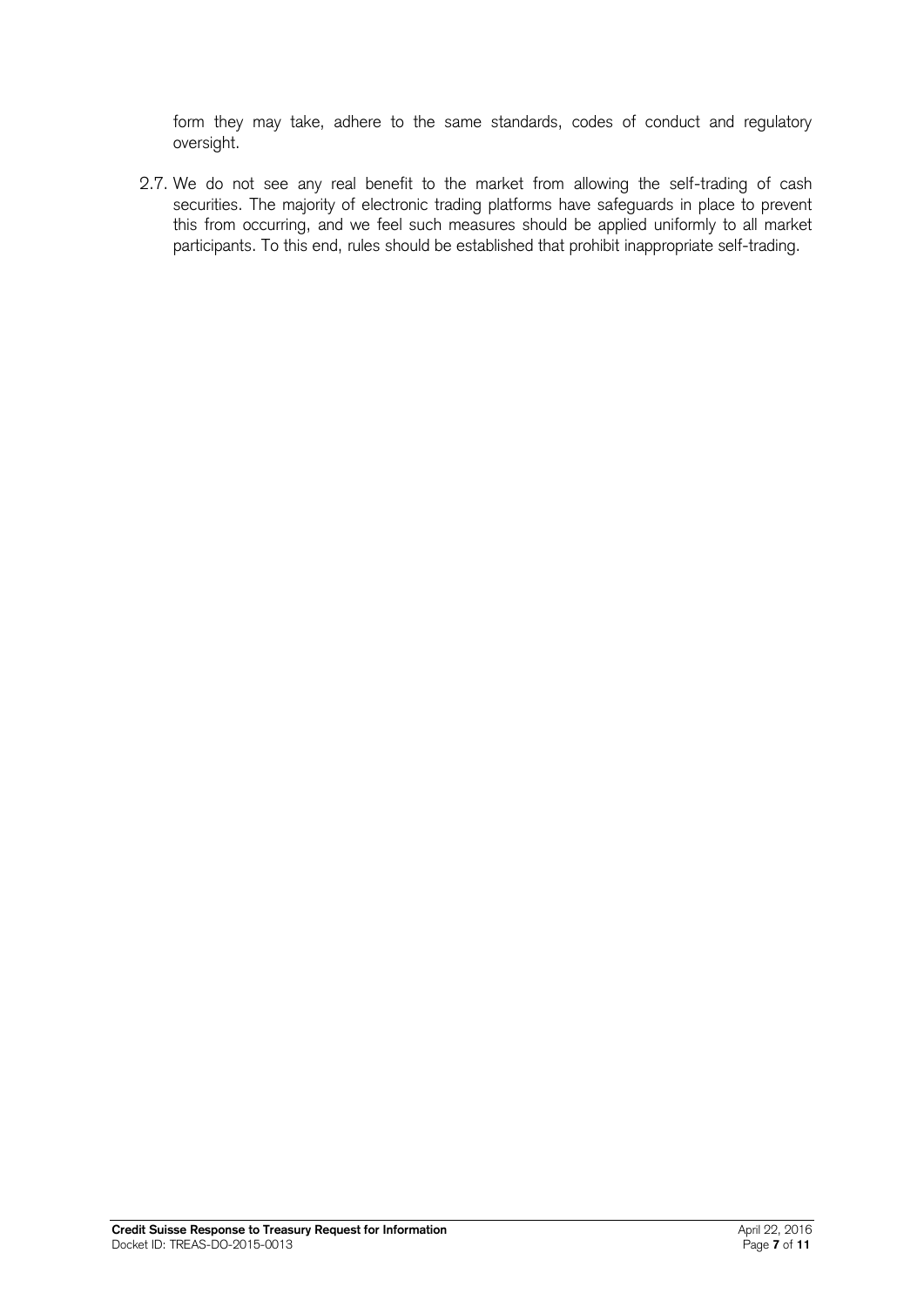### **Section Three: An Assessment of the Data Available to the Official Sector on U.S. Treasury Cash Securities Markets**

3.1. Market depth and volume tends to be relatively well correlated between cash and futures markets. Depth in on-the-run cash Treasuries tends to mirror that in Treasury futures, albeit at different levels, and the relationship is not without noise or shifts. Below we show the relationship between market depth in cash 10y Treasuries and in TY, which has an  $\mathsf{R}^2$  of 71%, indicating that there may be times at which only having access to information on one market may be somewhat limiting. Similarly, the price impact of order flow in cash and futures markets tend to be similar, but once again there are periods of divergence. The risk of only having access to information on one portion of the market is that when relationships do change or are disrupted, the true picture of underlying liquidity conditions across markets won't necessarily be apparent.



Source: Credit Suisse, Broker Tec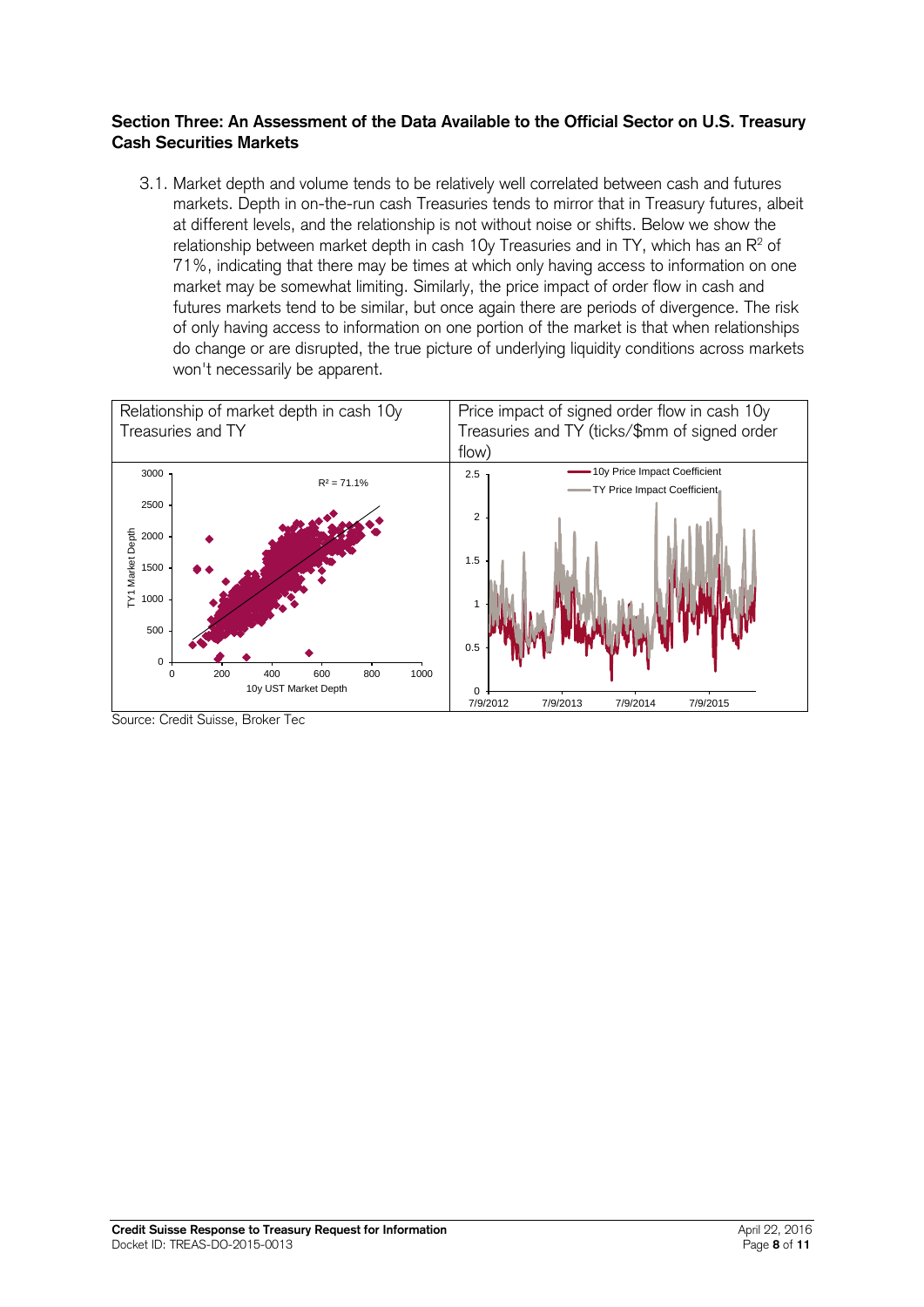#### **Section Four: An Assessment of the Data Available to the Public on U.S. Treasury Cash Securities Markets**

4. We are cautious regarding increased transparency and dissemination of trade information, as we see potential for it to inadvertently result in diminished liquidity in key parts of the market. In this respect, experiences with TRACE reporting are instructive. With the advent of TRACE, liquidity takers find trade execution somewhat more difficult than before. Outside of a few specific CUSIPs, many parts of the corporate bond market are extremely illiquid. In this respect, some similarities can be drawn between the corporate bond and Treasury markets, where liquidity is concentrated in the on-the-run issues. To this end, liquidity providers face the risk that they will be the only buyer or seller in the market for a given bond. Subsequently, if participants are aware that a specific dealer is the only buyer or seller, there is a strong likelihood that the dealer will suffer a "winner's curse" where executing a trade leaves the dealer faced with the real possibility of having to recognize an instantaneous loss on the trade because the market will immediately reprice knowing there is a motivated buyer or seller in the market. TRACE, by publishing trade information on trades within 15 minutes of their occurring, creates exactly this situation. As a result, dealers are disincentivized from offering significant liquidity to their clients, making it harder for clients to execute trades at the time and in the amounts they want.



**Evidence of this effect can be seen from the following data on turnover in the Corporate Bond market:**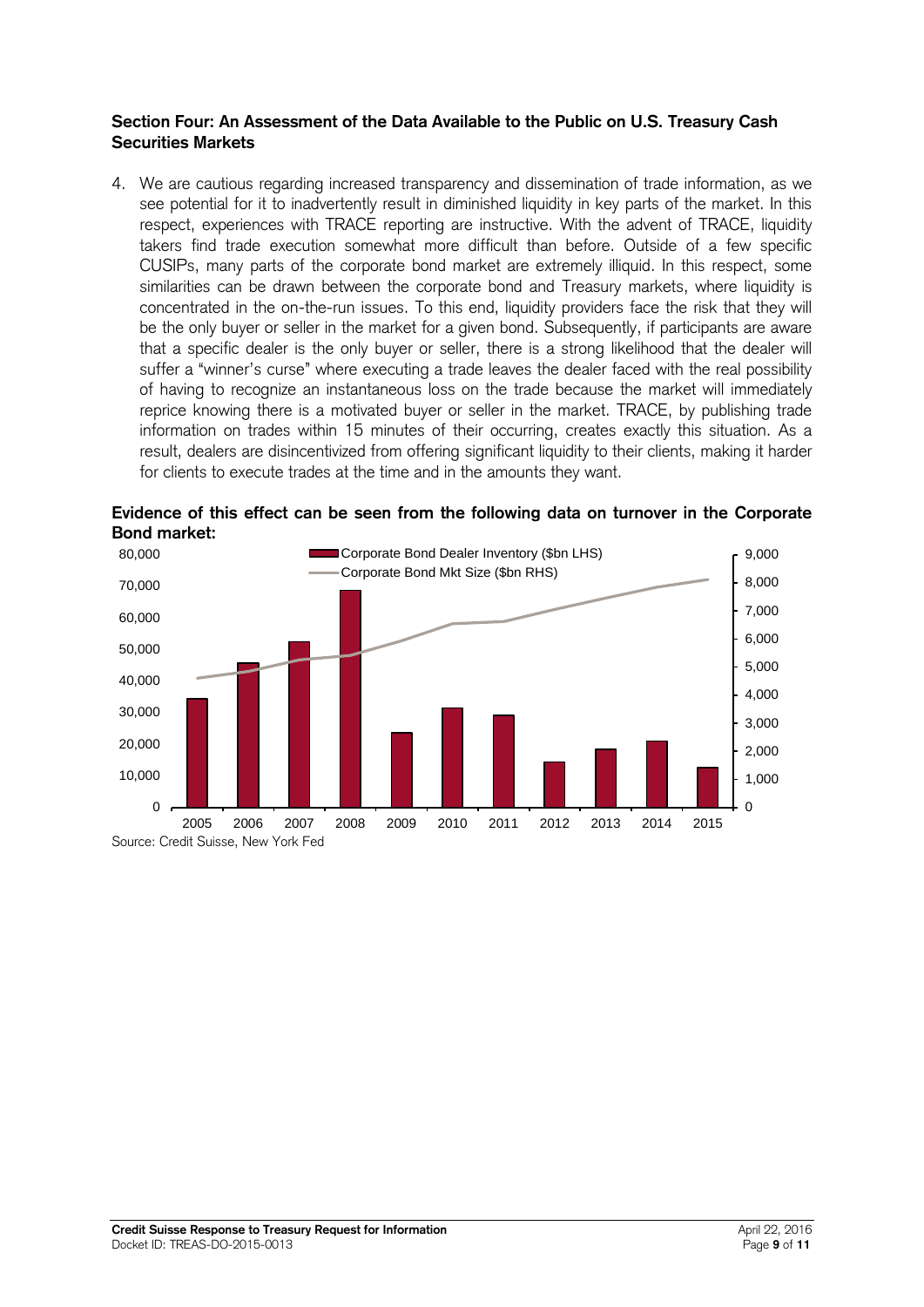In the Corporate Bond market, issues around transparency impacts are exacerbated by the fact that holders of corporate bonds have become more concentrated among retail funds, while dealer capacity to provide support to these markets has reduced…





As mentioned above, the Treasury market faces a similar concentration of liquidity and differentiation – the most obvious and complicating of which is between on- and off-the-run securities. Taking a one-size-fits-all approach to reporting and disseminating market data without considering potential ramifications for liquidity risks furthers this effective bifurcation of liquidity within the market. For liquidity takers, particularly those with large positions who have obligations requiring daily liquidity, deep and liquid markets are essential in order to meet demands of investors. If such a participant is attempting to exit a substantial position in a non-benchmark (and therefore less liquid) issue, dissemination of trade information within a relatively short time horizon may alert others to their position and ultimately diminish their ability to execute the full quantity desired.

Accordingly, we strongly believe that prior to making any recommendations in relation to the dissemination of Treasury market trade information, the differentiation of liquidity within the market must be taken into consideration and studied further.